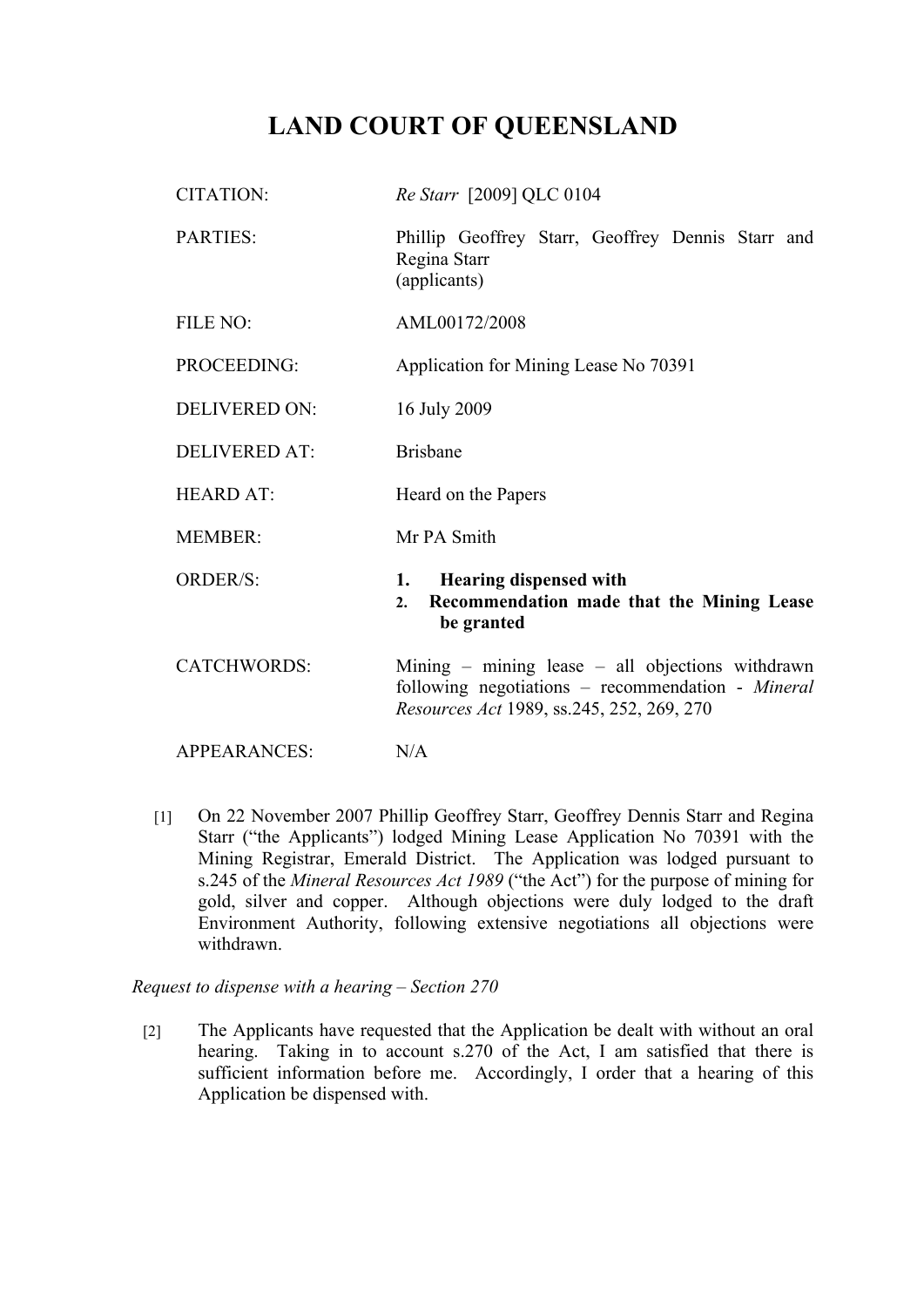## *Section 269(4) criteria*

[3] In taking account of and considering the criteria specified in s.269(4) of the Act, I have relied on the Applicants' Additional Information and Statutory Declaration. I have also relied upon the other material lodged by the Applicants with the Mining Registrar and the Mining Registrar's Report in relation to this Application. These reasons refer to the salient points, but not all the relevant evidence, that I have taken into account.

*Section 269(4)(a) – Have the provisions of the Act been complied with*?

[4] On 29 July 2008, the Mining Registrar issued a Certificate of Application. The Mining Registrar can only issue the Certificate if satisfied that the Applicants are eligible to apply for the mining lease and have complied with the requirements of the Act with respect to the Application.<sup>1</sup> I note that the Application is over a GHPL. In my opinion, there is sufficient evidence of compliance with the provisions of the Act in respect to this Application.

*Section 269(4)(b) – Is the land applied for mineralised or are the other purposes for which the lease is sought appropriate?*

[5] I am satisfied from the Applicants' evidence that the land applied for is mineralised. I note the Applicants' evidence that old workings have been undertaken on the lease area. The Application is in a known mineral producing area.

*Section 269(4)(c) – If the land applied for is mineralised, will there be an acceptable level of development and utilisation of the mineral resources within the area applied for?* 

[6] The material before me reveals the Applicants' proposed mining operations and program, and shows appropriate development and utilisation of the mineral resources within the area applied for.

*Section 269(4)(d) – Is the land and the surface area of that land in respect of which the mining lease is sought of an appropriate size and shape?* 

[7] The material before me appears to indicate a mining lease application of an appropriate size and shape in light of the proposed mining operation.

*Section 269(4)(e) – Is the term sought appropriate?*

[8] The term sought for this mining lease is 15 years, which I consider appropriate.

<sup>&</sup>lt;sup>1</sup> See s. 252 of the Act.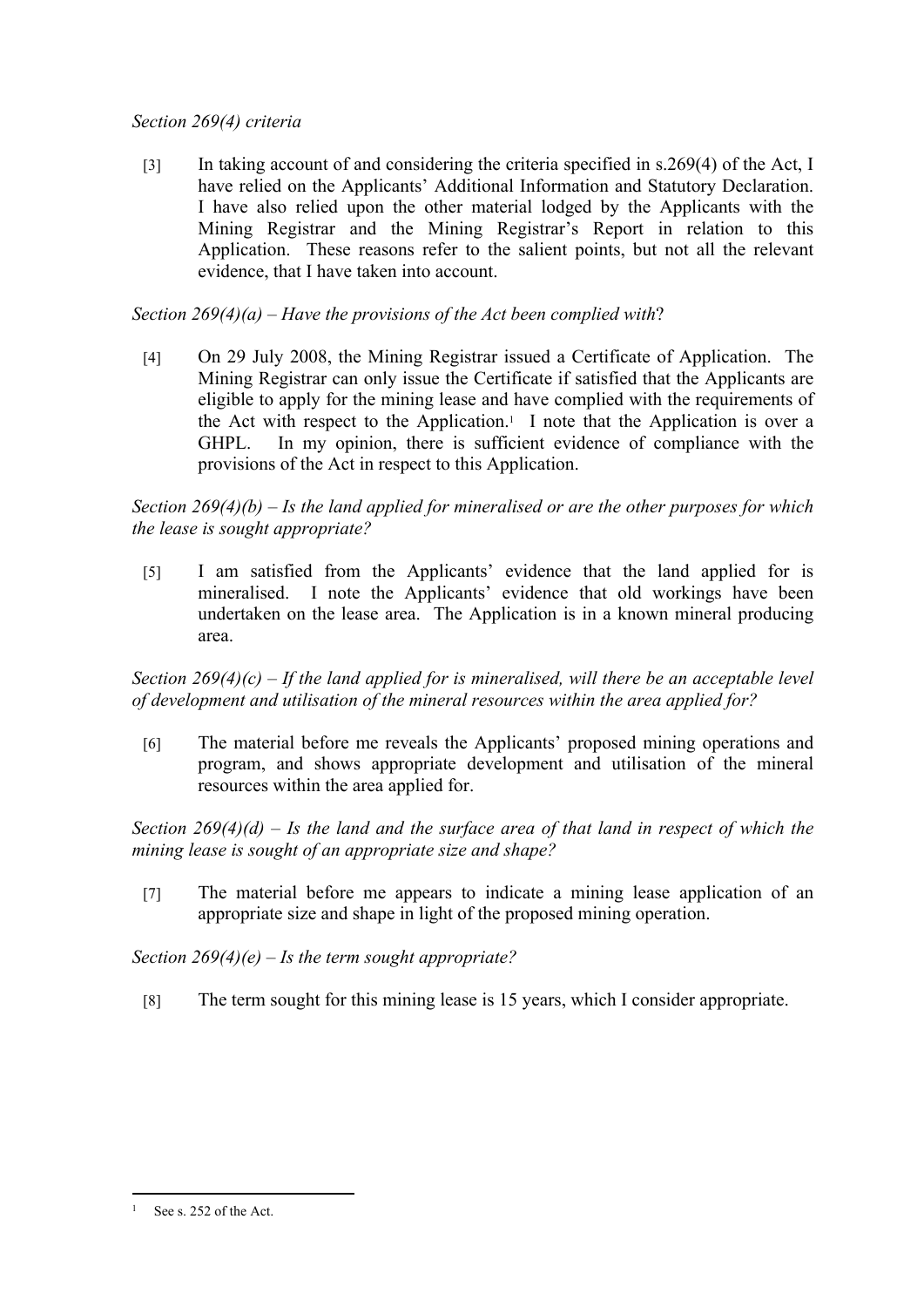*Section 269(4)(f) – Has the Applicant the necessary financial and technical capabilities to carry on mining operations under the proposed mining lease?* 

[9] The material indicates that the Applicants have the financial and technical capabilities to carry on the mining operations. The Applicants own their own machinery. I am satisfied that the requirements of this criterion are met.

*Section 269(4)(g) – Has the past performance of the Applicant been satisfactory?* 

[10] The Applicants' evidence is that no enforcement action has been taken against them. The Mining Registrar's Report is consistent with what the Applicants say.

*Section 269(4)(h) – Will any disadvantage result to the holders of existing exploration permits or mineral development licences or existing applicants for exploration permits or mineral development licences?* 

[11] The Applicants held PP73086. The holder of EPC1056 agreed to the application<sup>2</sup>. There is nothing to indicate any disadvantage to any other person.

*Section 269(4)(i) – Do the operations to be carried on under the authority of the mining lease conform with sound land use management?* 

[12] There is no evidence before me to suggest that the proposed operations do not conform with sound land use management.

*Section 269(4)(j) – Will there be any adverse environmental impacts, and if so, the extent thereof:*

[13] A draft environmental authority was publicly advertised. Although there were objections lodged, they were withdrawn following negotiations. There is no evidence to suggest that the environmental impacts will not be adequately dealt with by compliance with the conditions of the authority.

*Section 269(4)(k) – Will the public right and interest be prejudiced?* 

[14] There is nothing in the material to indicate any prejudice to the public right and interest.

*Section 269(4)(l) – Has any good reason been shown for a refusal to grant the mining lease?*

[15] There was no evidence before me that indicated any good reason why this Application should be refused.

<sup>2</sup> See email of 26 September 2008 contained in attachments to the Mining Registrar's Report